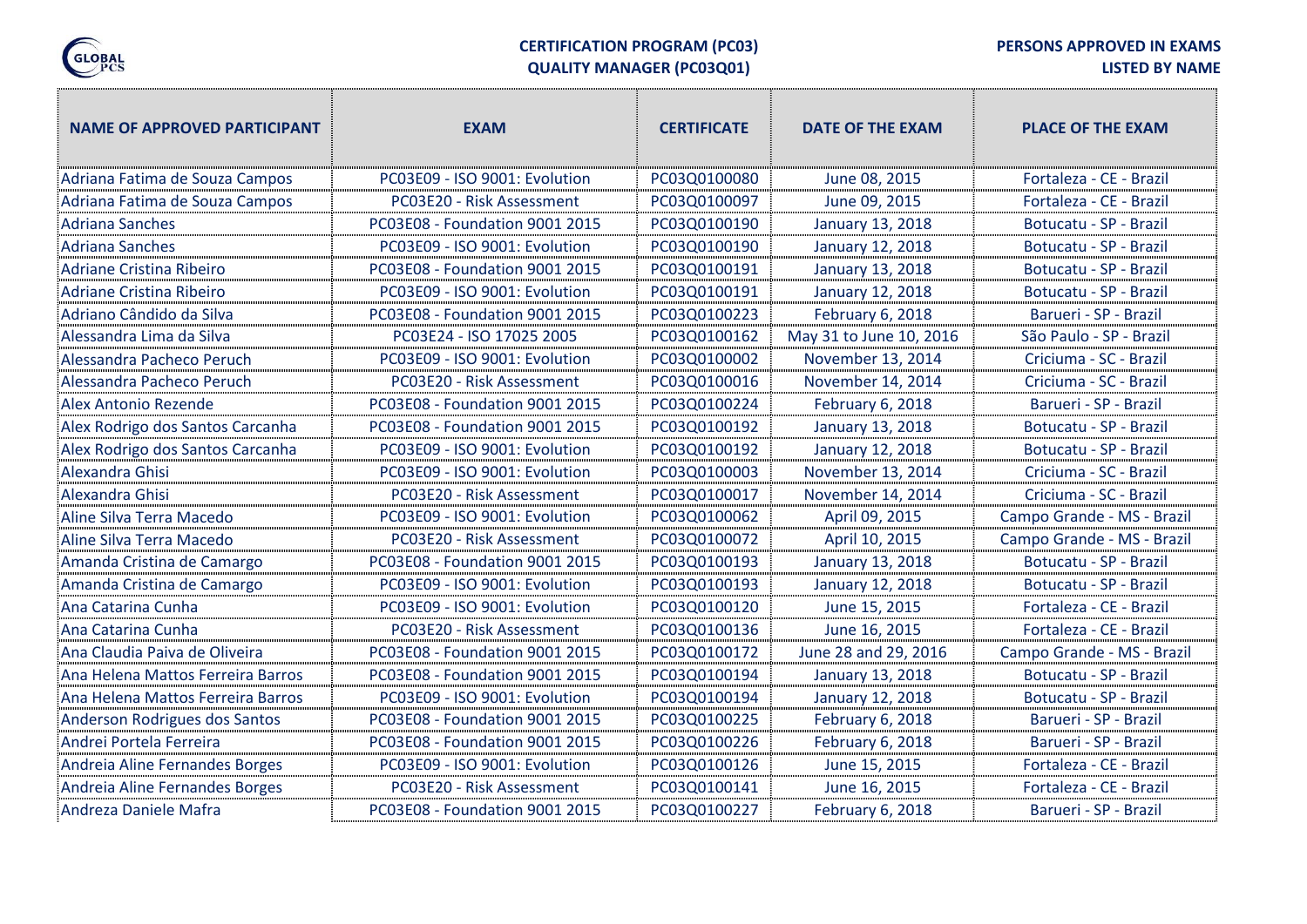

#### **PERSONS APPROVED IN EXAMS**

### **QUALITY MANAGER (PC03Q01)**

| Anna Carolina Lima Cavalcanti         | PC03E09 - ISO 9001: Evolution  | PC03Q0100081  | June 08, 2015     | Fortaleza - CE - Brazil |
|---------------------------------------|--------------------------------|---------------|-------------------|-------------------------|
| Anna Carolina Lima Cavalcanti         | PC03E20 - Risk Assessment      | PC03Q0100098  | June 09, 2015     | Fortaleza - CE - Brazil |
| Anselmo dos Santos Basques            | PC03E08 - Foundation 9001 2015 | PC03Q0100195  | January 13, 2018  | Botucatu - SP - Brazil  |
| Anselmo dos Santos Basques            | PC03E09 - ISO 9001: Evolution  | PC03Q0100195  | January 12, 2018  | Botucatu - SP - Brazil  |
| Antonia Barros Valentim               | PC03E09 - ISO 9001: Evolution  | PC03Q0100128  | June 15, 2015     | Fortaleza - CE - Brazil |
| Antonia Barros Valentim               | PC03E20 - Risk Assessment      | PC03Q0100143  | June 16, 2015     | Fortaleza - CE - Brazil |
| Antonio Danilo Medeiros Borges Jr     | PC03E08 - Foundation 9001 2015 | PC03Q0100196  | January 13, 2018  | Botucatu - SP - Brazil  |
| Antonio Danilo Medeiros Borges Jr     | PC03E09 - ISO 9001: Evolution  | PC03Q0100196  | January 12, 2018  | Botucatu - SP - Brazil  |
| Aparecida Merilu Fonseca              | PC03E08 - Foundation 9001 2015 | PC03Q0100197  | January 13, 2018  | Botucatu - SP - Brazil  |
| Aparecida Merilu Fonseca              | PC03E09 - ISO 9001: Evolution  | PC03Q0100197  | January 12, 2018  | Botucatu - SP - Brazil  |
| Ariane de Cassia Fantazia             | PC03E08 - Foundation 9001 2015 | PC03Q0100198  | January 13, 2018  | Botucatu - SP - Brazil  |
| Ariane de Cassia Fantazia             | PC03E09 - ISO 9001: Evolution  | PC03Q0100198  | January 12, 2018  | Botucatu - SP - Brazil  |
| Arilcelia Rosana de Assumpção Silva   | PC03E20 - Risk Assessment      | PC03Q0100045a | February 27, 2015 | Cuiabá - MT - Brazil    |
| Arilcelia Rosana de Assumpção Silva   | PC03E09 - ISO 9001: Evolution  | PC03Q0100053a | February 26, 2015 | Cuiabá - MT - Brazil    |
| Arilcelia Rosana de Assumpção Silva   | PC03E08 - Foundation 9001 2015 | PC03Q0100157  | January 27, 2016  | Cuiabá - MT - Brazil    |
| Assunção de Maria Gouveia Dantas      | PC03E09 - ISO 9001: Evolution  | PC03Q0100082  | June 08, 2015     | Fortaleza - CE - Brazil |
| Assunção de Maria Gouveia Dantas      | PC03E20 - Risk Assessment      | PC03Q0100099  | June 09, 2015     | Fortaleza - CE - Brazil |
| <b>Brenda dos Santos Campos</b>       | PC03E08 - Foundation 9001 2015 | PC03Q0100228  | February 6, 2018  | Barueri - SP - Brazil   |
| <b>Breno Miranda Monteiro</b>         | PC03E09 - ISO 9001: Evolution  | PC03Q0100083  | June 08, 2015     | Fortaleza - CE - Brazil |
| <b>Breno Miranda Monteiro</b>         | PC03E20 - Risk Assessment      | PC03Q0100100  | June 09, 2015     | Fortaleza - CE - Brazil |
| Bruna do Amaral Rozatti               | PC03E08 - Foundation 9001 2015 | PC03Q0100199  | January 13, 2018  | Botucatu - SP - Brazil  |
| Bruna do Amaral Rozatti               | PC03E09 - ISO 9001: Evolution  | PC03Q0100199  | January 12, 2018  | Botucatu - SP - Brazil  |
| Bruno Lobo Buzaneli                   | PC03E08 - Foundation 9001 2015 | PC03Q0100200  | January 13, 2018  | Botucatu - SP - Brazil  |
| Bruno Lobo Buzaneli                   | PC03E09 - ISO 9001: Evolution  | PC03Q0100200  | January 12, 2018  | Botucatu - SP - Brazil  |
| <b>Bruno Marques Fremdling Farias</b> | PC03E09 - ISO 9001: Evolution  | PC03Q0100123  | June 15, 2015     | Fortaleza - CE - Brazil |
| <b>Bruno Marques Fremdling Farias</b> | PC03E20 - Risk Assessment      | PC03Q0100138  | June 16, 2015     | Fortaleza - CE - Brazil |
| Camila Borgato                        | PC03E08 - Foundation 9001 2015 | PC03Q0100201  | January 13, 2018  | Botucatu - SP - Brazil  |
| Camila Borgato                        | PC03E09 - ISO 9001: Evolution  | PC03Q0100201  | January 12, 2018  | Botucatu - SP - Brazil  |
| Camila Rodrigues Alves Casarini       | PC03E08 - Foundation 9001 2015 | PC03Q0100202  | January 13, 2018  | Botucatu - SP - Brazil  |
| Camila Rodrigues Alves Casarini       | PC03E09 - ISO 9001: Evolution  | PC03Q0100202  | January 12, 2018  | Botucatu - SP - Brazil  |
| Carla V. Caldas                       | PC03E20 - Risk Assessment      | PC03Q0100046  | February 27, 2015 | Cuiabá - MT - Brazil    |
| Carla V. Caldas                       | PC03E09 - ISO 9001: Evolution  | PC03Q0100054  | February 26, 2015 | Cuiabá - MT - Brazil    |
| Carlos Filipe Rodrigues de Almeida    | PC03E20 - Risk Assessment      | PC03Q0100101  | June 09, 2015     | Fortaleza - CE - Brazil |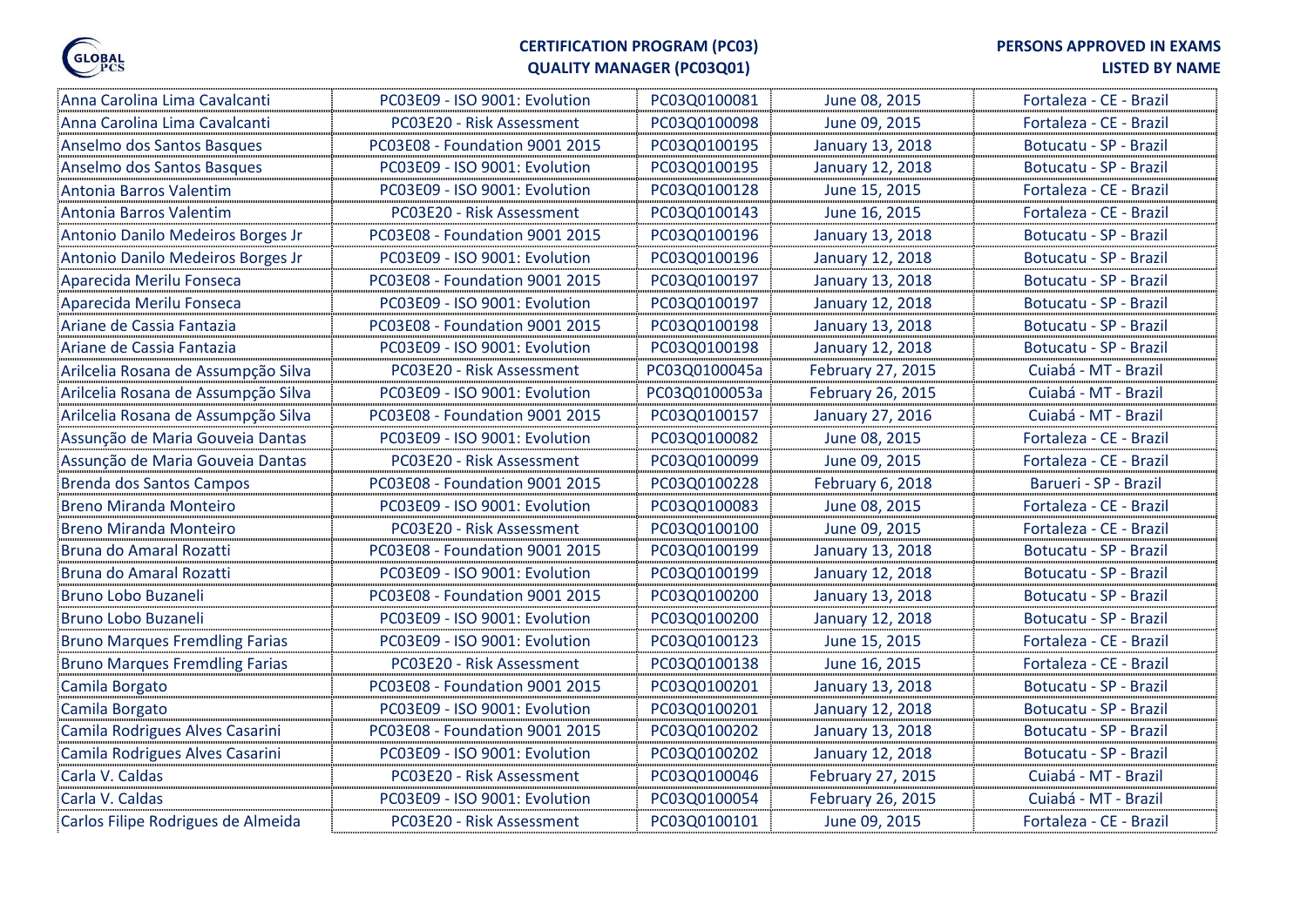

#### **PERSONS APPROVED IN EXAMS**

### **QUALITY MANAGER (PC03Q01)**

| Carlos Henrique Ferreira           | PC03E08 - Foundation 9001 2015 | PC03Q0100203  | January 13, 2018     | Botucatu - SP - Brazil     |
|------------------------------------|--------------------------------|---------------|----------------------|----------------------------|
| Carlos Henrique Ferreira           | PC03E09 - ISO 9001: Evolution  | PC03Q0100203  | January 12, 2018     | Botucatu - SP - Brazil     |
| <b>Caroline Pinheiro Bezerra</b>   | PC03E09 - ISO 9001: Evolution  | PC03Q0100084  | June 08, 2015        | Fortaleza - CE - Brazil    |
| <b>Caroline Pinheiro Bezerra</b>   | PC03E20 - Risk Assessment      | PC03Q0100102  | June 09, 2015        | Fortaleza - CE - Brazil    |
| <b>Clarice Heck</b>                | PC03E09 - ISO 9001: Evolution  | PC03Q0100001  | November 13, 2014    | Criciuma - SC - Brazil     |
| <b>Clarice Heck</b>                | PC03E20 - Risk Assessment      | PC03Q0100015  | November 14, 2014    | Criciuma - SC - Brazil     |
| Claudia dos Santos Silva           | PC03E08 - Foundation 9001 2015 | PC03Q0100229  | February 6, 2018     | Barueri - SP - Brazil      |
| Claudia Lima de Souza Castelari    | PC03E09 - ISO 9001: Evolution  | PC03Q0100061  | April 09, 2015       | Campo Grande - MS - Brazil |
| Claudia Lima de Souza Castelari    | PC03E20 - Risk Assessment      | PC03Q0100071  | April 10, 2015       | Campo Grande - MS - Brazil |
| Cleíse Machado Vaz                 | PC03E09 - ISO 9001: Evolution  | PC03Q0100085  | June 08, 2015        | Fortaleza - CE - Brazil    |
| <b>Cletson Menegon</b>             | PC03E09 - ISO 9001: Evolution  | PC03Q0100011  | November 13, 2014    | Criciuma - SC - Brazil     |
| <b>Cletson Menegon</b>             | PC03E20 - Risk Assessment      | PC03Q0100023  | November 14, 2014    | Criciuma - SC - Brazil     |
| Cristina Vasconcelos de Mesquita   | PC03E09 - ISO 9001: Evolution  | PC03Q0100086  | June 08, 2015        | Fortaleza - CE - Brazil    |
| Cristina Vasconcelos de Mesquita   | PC03E20 - Risk Assessment      | PC03Q0100103  | June 09, 2015        | Fortaleza - CE - Brazil    |
| <b>Daniel Doreto</b>               | PC03E20 - Risk Assessment      | PC03Q0100031  | December 06, 2014    | Marília - SP - Brazil      |
| <b>Daniel Doreto</b>               | PC03E09 - ISO 9001: Evolution  | PC03Q0100038  | December 05, 2014    | Marília - SP - Brazil      |
| Daniel Parente Roberto             | PC03E09 - ISO 9001: Evolution  | PC03Q0100112  | June 15, 2015        | Fortaleza - CE - Brazil    |
| <b>Daniel Parente Roberto</b>      | PC03E20 - Risk Assessment      | PC03Q0100130  | June 16, 2015        | Fortaleza - CE - Brazil    |
| Daniela Ribeiro Depieri            | PC03E20 - Risk Assessment      | PC03Q0100018  | November 14, 2014    | Criciuma - SC - Brazil     |
| Daniela Santos Paiva da Silva      | PC03E08 - Foundation 9001 2015 | PC03Q0100204  | January 13, 2018     | Botucatu - SP - Brazil     |
| Daniela Santos Paiva da Silva      | PC03E09 - ISO 9001: Evolution  | PC03Q0100204  | January 12, 2018     | Botucatu - SP - Brazil     |
| Danilo Augusto Pereira             | PC03E08 - Foundation 9001 2015 | PC03Q0100205  | January 13, 2018     | Botucatu - SP - Brazil     |
| Danilo Augusto Pereira             | PC03E09 - ISO 9001: Evolution  | PC03Q0100205  | January 12, 2018     | Botucatu - SP - Brazil     |
| David Holanda de Azevedo           | PC03E09 - ISO 9001: Evolution  | PC03Q0100117  | June 15, 2015        | Fortaleza - CE - Brazil    |
| David Holanda de Azevedo           | PC03E20 - Risk Assessment      | PC03Q0100134  | June 16, 2015        | Fortaleza - CE - Brazil    |
| Debora Kely Vieira Medeiro         | PC03E09 - ISO 9001: Evolution  | PC03Q0100055  | February 26, 2015    | Cuiabá - MT - Brazil       |
| Denise Pereira Canedo Meira Vieira | PC03E20 - Risk Assessment      | PC03Q0100047a | February 27, 2015    | Cuiabá - MT - Brazil       |
| Denise Pereira Canedo Meira Vieira | PC03E09 - ISO 9001: Evolution  | PC03Q0100056a | February 26, 2015    | Cuiabá - MT - Brazil       |
| Denise Pereira Canedo Meira Vieira | PC03E08 - Foundation 9001 2015 | PC03Q0100156  | January 27, 2016     | Cuiabá - MT - Brazil       |
| Diana de Souza Felisberto Ricardo  | PC03E24 - ISO 17025 2005       | PC03Q0100174  | July 06 and 07, 2016 | Criciuma - SC - Brazil     |
| <b>Eduardo Antonio Norkus</b>      | PC03E08 - Foundation 9001 2015 | PC03Q0100206  | January 13, 2018     | Botucatu - SP - Brazil     |
| <b>Eduardo Antonio Norkus</b>      | PC03E09 - ISO 9001: Evolution  | PC03Q0100206  | January 12, 2018     | Botucatu - SP - Brazil     |
| Elisangela Nunes de Carvalho       | PC03E09 - ISO 9001: Evolution  | PC03Q0100121  | June 15, 2015        | Fortaleza - CE - Brazil    |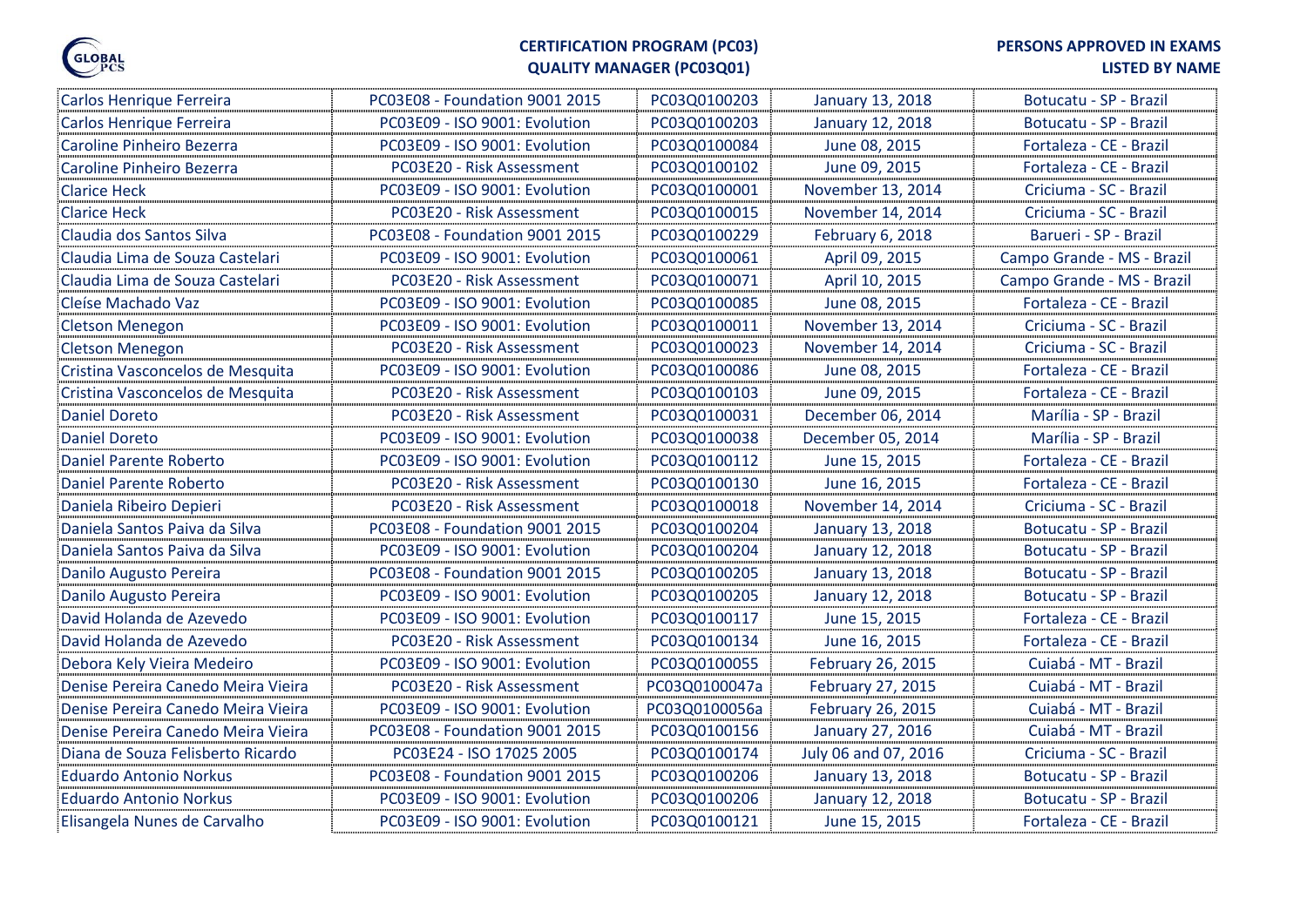

#### **PERSONS APPROVED IN EXAMS**

| <b>Emilia Viana Barros</b>          | PC03E09 - ISO 9001: Evolution  | PC03Q0100127 | June 15, 2015           | Fortaleza - CE - Brazil      |
|-------------------------------------|--------------------------------|--------------|-------------------------|------------------------------|
| <b>Emilia Viana Barros</b>          | PC03E20 - Risk Assessment      | PC03Q0100142 | June 16, 2015           | Fortaleza - CE - Brazil      |
| Érika Jacob                         | PC03E08 - Foundation 9001 2015 | PC03Q0100182 | June 28 and 29, 2016    | Campo Grande - MS - Brazil   |
| Eronilson Soares de Brito           | PC03E09 - ISO 9001: Evolution  | PC03Q0100041 | February 02, 2015       | São Bernardo Campo-SP-Brazil |
| Eronilson Soares de Brito           | PC03E20 - Risk Assessment      | PC03Q0100044 | February 03, 2015       | São Bernardo Campo-SP-Brazil |
| Fabíola Kuerten Tirlone             | PC03E09 - ISO 9001: Evolution  | PC03Q0100004 | November 13, 2014       | Criciuma - SC - Brazil       |
| Fabíola Kuerten Tirlone             | PC03E20 - Risk Assessment      | PC03Q0100019 | November 14, 2014       | Criciuma - SC - Brazil       |
| <b>Felipe Fernandes Moreira</b>     | PC03E09 - ISO 9001: Evolution  | PC03Q0100116 | June 15, 2015           | Fortaleza - CE - Brazil      |
| <b>Felipe Fernandes Moreira</b>     | PC03E20 - Risk Assessment      | PC03Q0100133 | June 16, 2015           | Fortaleza - CE - Brazil      |
| <b>Felipe Rodrigo Libos</b>         | PC03E08 - Foundation 9001 2015 | PC03Q0100230 | February 6, 2018        | Barueri - SP - Brazil        |
| <b>Felipe Soledade Costa</b>        | PC03E11 - Measurement          | PC03Q0100160 | May 04 and 05, 2016     | São Paulo - SP - Brazil      |
| <b>Felipe Soledade Costa</b>        | PC03E24 - ISO 17025 2005       | PC03Q0100163 | May 31 to June 10, 2016 | São Paulo - SP - Brazil      |
| Flavio José dos Santos              | PC03E09 - ISO 9001: Evolution  | PC03Q0100027 | December 05, 2014       | Marília - SP - Brazil        |
| Flavio José dos Santos              | PC03E20 - Risk Assessment      | PC03Q0100032 | December 06, 2014       | Marília - SP - Brazil        |
| <b>Gabriel Dias Lopes</b>           | PC03E24 - ISO 17025 2005       | PC03Q0100164 | May 31 to June 10, 2016 | São Paulo - SP - Brazil      |
| <b>Gabriel Pacheco Witzler</b>      | PC03E08 - Foundation 9001 2015 | PC03Q0100207 | January 13, 2018        | Botucatu - SP - Brazil       |
| <b>Gabriel Pacheco Witzler</b>      | PC03E09 - ISO 9001: Evolution  | PC03Q0100207 | January 12, 2018        | Botucatu - SP - Brazil       |
| Geraldo José Spadim dos Santos      | PC03E09 - ISO 9001: Evolution  | PC03Q0100028 | December 05, 2014       | Marília - SP - Brazil        |
| Geraldo José Spadim dos Santos      | PC03E20 - Risk Assessment      | PC03Q0100033 | December 06, 2014       | Marília - SP - Brazil        |
| Gerly Bezerra da Silva              | PC03E20 - Risk Assessment      | PC03Q0100076 | April 10, 2015          | Campo Grande - MS - Brazil   |
| Ghysliane Maria Carneiro Paiva      | PC03E09 - ISO 9001: Evolution  | PC03Q0100087 | June 08, 2015           | Fortaleza - CE - Brazil      |
| Ghysliane Maria Carneiro Paiva      | PC03E20 - Risk Assessment      | PC03Q0100104 | June 09, 2015           | Fortaleza - CE - Brazil      |
| Giancarlo Rocha Pereira             | PC03E20 - Risk Assessment      | PC03Q0100051 | February 27, 2015       | Cuiabá - MT - Brazil         |
| Giancarlo Rocha Pereira             | PC03E09 - ISO 9001: Evolution  | PC03Q0100059 | February 26, 2015       | Cuiabá - MT - Brazil         |
| Gisele Martinello Gaspodini         | PC03E24 - ISO 17025 2005       | PC03Q0100175 | July 06 and 07, 2016    | Criciuma - SC - Brazil       |
| Giseli Pontes Ribeiro               | PC03E08 - Foundation 9001 2015 | PC03Q0100208 | January 13, 2018        | Botucatu - SP - Brazil       |
| <b>Giseli Pontes Ribeiro</b>        | PC03E09 - ISO 9001: Evolution  | PC03Q0100208 | January 12, 2018        | Botucatu - SP - Brazil       |
| Glaucy Evilane Melo da Silva        | PC03E09 - ISO 9001: Evolution  | PC03Q0100113 | June 15, 2015           | Fortaleza - CE - Brazil      |
| Glaucy Evilane Melo da Silva        | PC03E20 - Risk Assessment      | PC03Q0100131 | June 16, 2015           | Fortaleza - CE - Brazil      |
| Graziela Ferrara da Silva           | PC03E09 - ISO 9001: Evolution  | PC03Q0100005 | November 13, 2014       | Criciuma - SC - Brazil       |
| Gustavo Diógenes Oliveira Lourenço  | PC03E11 - Measurement          | PC03Q0100159 | May 04 and 05, 2016     | São Paulo - SP - Brazil      |
| Helenice de Fatima de Lego Marcello | PC03E08 - Foundation 9001 2015 | PC03Q0100209 | January 13, 2018        | Botucatu - SP - Brazil       |
| Helenice de Fatima de Lego Marcello | PC03E09 - ISO 9001: Evolution  | PC03Q0100209 | January 12, 2018        | Botucatu - SP - Brazil       |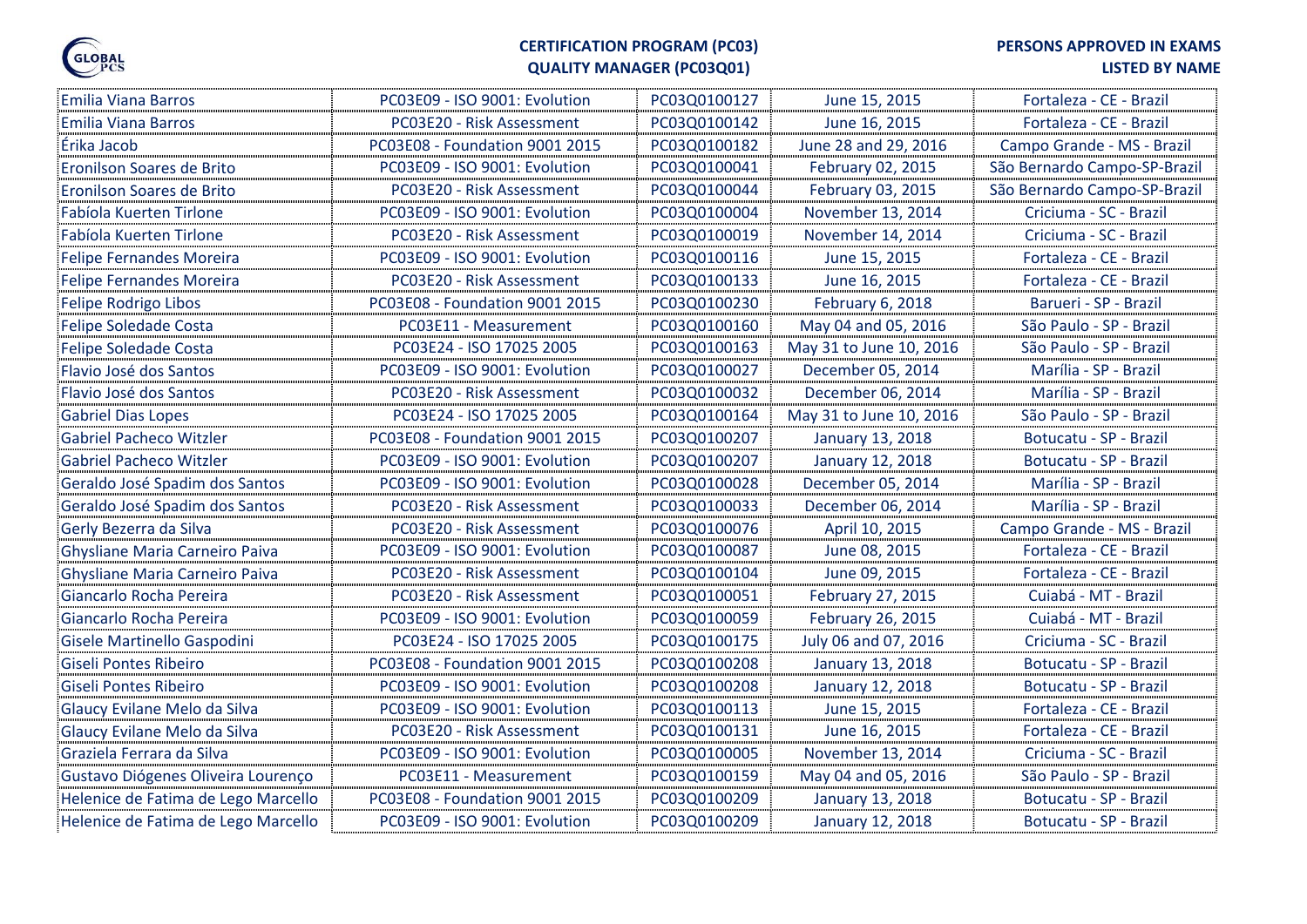

| <b>Helga Hilbert Mello</b>            | PC03E24 - ISO 17025 2005       | PC03Q0100176 | July 06 and 07, 2016    | Criciuma - SC - Brazil     |
|---------------------------------------|--------------------------------|--------------|-------------------------|----------------------------|
| <b>Helton Luiz Reis</b>               | PC03E20 - Risk Assessment      | PC03Q0100052 | February 27, 2015       | Cuiabá - MT - Brazil       |
| <b>Helton Luiz Reis</b>               | PC03E09 - ISO 9001: Evolution  | PC03Q0100060 | February 26, 2015       | Cuiabá - MT - Brazil       |
| <b>Herivelto Stolf Filho</b>          | PC03E08 - Foundation 9001 2015 | PC03Q0100210 | January 13, 2018        | Botucatu - SP - Brazil     |
| Herivelto Stolf Filho                 | PC03E09 - ISO 9001: Evolution  | PC03Q0100210 | January 12, 2018        | Botucatu - SP - Brazil     |
| <b>Heverton Luis Dalponte</b>         | PC03E24 - ISO 17025 2005       | PC03Q0100177 | July 06 and 07, 2016    | Criciuma - SC - Brazil     |
| Igor Martins da Silva                 | PC03E24 - ISO 17025 2005       | PC03Q0100165 | May 31 to June 10, 2016 | São Paulo - SP - Brazil    |
| Ivana Carvalho da Silva               | PC03E09 - ISO 9001: Evolution  | PC03Q0100088 | June 08, 2015           | Fortaleza - CE - Brazil    |
| Ivana Carvalho da Silva               | PC03E20 - Risk Assessment      | PC03Q0100105 | June 09, 2015           | Fortaleza - CE - Brazil    |
| Izabele Roque Cassaio de Souza        | PC03E08 - Foundation 9001 2015 | PC03Q0100231 | February 6, 2018        | Barueri - SP - Brazil      |
| Jair José Durigon                     | PC03E09 - ISO 9001: Evolution  | PC03Q0100148 | January 26, 2016        | Cuiabá - MT - Brazil       |
| Jair José Durigon                     | PC03E20 - Risk Assessment      | PC03Q0100151 | January 28, 2016        | Cuiabá - MT - Brazil       |
| Jair José Durigon                     | PC03E08 - Foundation 9001 2015 | PC03Q0100154 | January 27, 2016        | Cuiabá - MT - Brazil       |
| Jaira Cordeiro dos Santos             | PC03E20 - Risk Assessment      | PC03Q0100048 | February 27, 2015       | Cuiabá - MT - Brazil       |
| Janaína Fernanda Adauto Gallerani     | PC03E08 - Foundation 9001 2015 | PC03Q0100211 | January 13, 2018        | Botucatu - SP - Brazil     |
| Janaína Fernanda Adauto Gallerani     | PC03E09 - ISO 9001: Evolution  | PC03Q0100211 | January 12, 2018        | Botucatu - SP - Brazil     |
| Jéssica Fátima Petrim Fávero Quintino | PC03E08 - Foundation 9001 2015 | PC03Q0100212 | January 13, 2018        | Botucatu - SP - Brazil     |
| Jéssica Fátima Petrim Fávero Quintino | PC03E09 - ISO 9001: Evolution  | PC03Q0100212 | January 12, 2018        | Botucatu - SP - Brazil     |
| João Luis da Costa Bezerra            | PC03E09 - ISO 9001: Evolution  | PC03Q0100089 | June 08, 2015           | Fortaleza - CE - Brazil    |
| João Luis da Costa Bezerra            | PC03E20 - Risk Assessment      | PC03Q0100106 | June 09, 2015           | Fortaleza - CE - Brazil    |
| João Paulo Ronsoni Búrigo             | PC03E09 - ISO 9001: Evolution  | PC03Q0100012 | November 13, 2014       | Criciuma - SC - Brazil     |
| João Paulo Ronsoni Búrigo             | PC03E20 - Risk Assessment      | PC03Q0100024 | November 14, 2014       | Criciuma - SC - Brazil     |
| Joice Elias de França                 | PC03E09 - ISO 9001: Evolution  | PC03Q0100090 | June 08, 2015           | Fortaleza - CE - Brazil    |
| Joice Elias de França                 | PC03E20 - Risk Assessment      | PC03Q0100107 | June 09, 2015           | Fortaleza - CE - Brazil    |
| Jonatas Pereira                       | PC03E09 - ISO 9001: Evolution  | PC03Q0100013 | November 13, 2014       | Criciuma - SC - Brazil     |
| Jonatas Pereira                       | PC03E20 - Risk Assessment      | PC03Q0100025 | November 14, 2014       | Criciuma - SC - Brazil     |
| Jone Peterson Souza da Fonseca        | PC03E09 - ISO 9001: Evolution  | PC03Q0100122 | June 15, 2015           | Fortaleza - CE - Brazil    |
| Jone Peterson Souza da Fonseca        | PC03E20 - Risk Assessment      | PC03Q0100137 | June 16, 2015           | Fortaleza - CE - Brazil    |
| José Augusto de Araujo Silva          | PC03E20 - Risk Assessment      | PC03Q0100079 | April 10, 2015          | Campo Grande - MS - Brazil |
| José Fernando R. Ferreira Neto        | PC03E09 - ISO 9001: Evolution  | PC03Q0100118 | June 15, 2015           | Fortaleza - CE - Brazil    |
| José Lazaro Santiago Ramos Junior     | PC03E08 - Foundation 9001 2015 | PC03Q0100232 | February 6, 2018        | Barueri - SP - Brazil      |
| Josefa Nielda Bandeira Cavalcante     | PC03E09 - ISO 9001: Evolution  | PC03Q0100115 | June 15, 2015           | Fortaleza - CE - Brazil    |
| Jucilene Benites                      | PC03E09 - ISO 9001: Evolution  | PC03Q0100064 | April 09, 2015          | Campo Grande - MS - Brazil |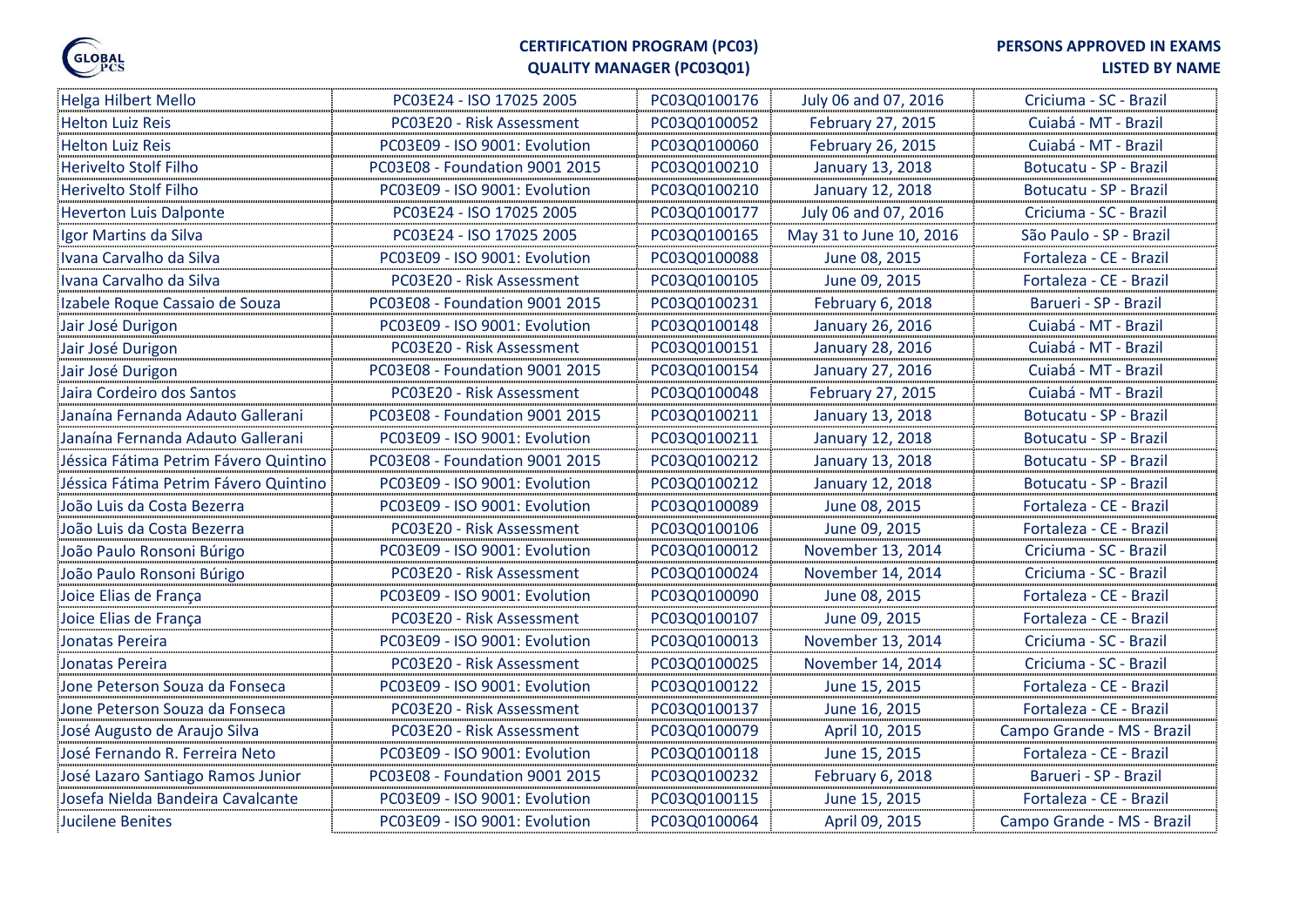

#### **PERSONS APPROVED IN EXAMS**

| Karina Canvelier Praessler       | PC03E24 - ISO 17025 2005       | PC03Q0100178 | July 06 and 07, 2016    | Criciuma - SC - Brazil     |
|----------------------------------|--------------------------------|--------------|-------------------------|----------------------------|
| Katia Regina Corrêa              | PC03E09 - ISO 9001: Evolution  | PC03Q0100006 | November 13, 2014       | Criciuma - SC - Brazil     |
| Larissa Raquel De Léo Pires      | PC03E08 - Foundation 9001 2015 | PC03Q0100213 | January 13, 2018        | Botucatu - SP - Brazil     |
| Larissa Raquel De Léo Pires      | PC03E09 - ISO 9001: Evolution  | PC03Q0100213 | January 12, 2018        | Botucatu - SP - Brazil     |
| Leandro Araujo Cardoso           | PC03E09 - ISO 9001: Evolution  | PC03Q0100069 | April 09, 2015          | Campo Grande - MS - Brazil |
| Leandro de Costa da Silva        | PC03E24 - ISO 17025 2005       | PC03Q0100179 | July 06 and 07, 2016    | Criciuma - SC - Brazil     |
| Lenise Santos Baldini            | PC03E08 - Foundation 9001 2015 | PC03Q0100214 | January 13, 2018        | Botucatu - SP - Brazil     |
| Lenise Santos Baldini            | PC03E09 - ISO 9001: Evolution  | PC03Q0100214 | January 12, 2018        | Botucatu - SP - Brazil     |
| Lidia Narcisa Marques            | PC03E09 - ISO 9001: Evolution  | PC03Q0100067 | April 09, 2015          | Campo Grande - MS - Brazil |
| Lidia Narcisa Marques            | PC03E20 - Risk Assessment      | PC03Q0100077 | April 10, 2015          | Campo Grande - MS - Brazil |
| Lidia Narcisa Marques            | PC03E08 - Foundation 9001 2015 | PC03Q0100181 | June 28 and 29, 2016    | Campo Grande - MS - Brazil |
| Lorrane de Souza Oliveira        | PC03E24 - ISO 17025 2005       | PC03Q0100166 | May 31 to June 10, 2016 | São Paulo - SP - Brazil    |
| Luan Henrique da Silva           | PC03E24 - ISO 17025 2005       | PC03Q0100167 | May 31 to June 10, 2016 | São Paulo - SP - Brazil    |
| Lucas da Silva Fenilli           | PC03E09 - ISO 9001: Evolution  | PC03Q0100014 | November 13, 2014       | Criciuma - SC - Brazil     |
| Lucas da Silva Fenilli           | PC03E20 - Risk Assessment      | PC03Q0100026 | November 14, 2014       | Criciuma - SC - Brazil     |
| Luciano José do Nascimento André | PC03E09 - ISO 9001: Evolution  | PC03Q0100091 | June 08, 2015           | Fortaleza - CE - Brazil    |
| Luciano José do Nascimento André | PC03E20 - Risk Assessment      | PC03Q0100108 | June 09, 2015           | Fortaleza - CE - Brazil    |
| Luiz Felipe von Atzingen         | PC03E09 - ISO 9001: Evolution  | PC03Q0100068 | April 09, 2015          | Campo Grande - MS - Brazil |
| Luiz Otavio Furlaneto de Souza   | PC03E08 - Foundation 9001 2015 | PC03Q0100215 | January 13, 2018        | Botucatu - SP - Brazil     |
| Luiz Otavio Furlaneto de Souza   | PC03E09 - ISO 9001: Evolution  | PC03Q0100215 | January 12, 2018        | Botucatu - SP - Brazil     |
| Marcela Zanguettim Parra         | PC03E09 - ISO 9001: Evolution  | PC03Q0100029 | December 05, 2014       | Marília - SP - Brazil      |
| Marcela Zanguettim Parra         | PC03E20 - Risk Assessment      | PC03Q0100034 | December 06, 2014       | Marília - SP - Brazil      |
| <b>Marcelo Correa Godoy</b>      | PC03E11 - Measurement          | PC03Q0100161 | May 04 and 05, 2016     | São Paulo - SP - Brazil    |
| <b>Marcelo Correa Godoy</b>      | PC03E24 - ISO 17025 2005       | PC03Q0100168 | May 31 to June 10, 2016 | São Paulo - SP - Brazil    |
| Marcelo Donizeti Vieira          | PC03E08 - Foundation 9001 2015 | PC03Q0100216 | January 13, 2018        | Botucatu - SP - Brazil     |
| Marcelo Donizeti Vieira          | PC03E09 - ISO 9001: Evolution  | PC03Q0100216 | January 12, 2018        | Botucatu - SP - Brazil     |
| Marcelo Nogueira Magalhães       | PC03E09 - ISO 9001: Evolution  | PC03Q0100119 | June 15, 2015           | Fortaleza - CE - Brazil    |
| Marcelo Nogueira Magalhães       | PC03E20 - Risk Assessment      | PC03Q0100135 | June 16, 2015           | Fortaleza - CE - Brazil    |
| Marcondes Gerardo Felix Pimenta  | PC03E09 - ISO 9001: Evolution  | PC03Q0100092 | June 08, 2015           | Fortaleza - CE - Brazil    |
| Maria Aparecida Torres           | PC03E09 - ISO 9001: Evolution  | PC03Q0100129 | June 15, 2015           | Fortaleza - CE - Brazil    |
| Maria Aparecida Torres           | PC03E20 - Risk Assessment      | PC03Q0100144 | June 16, 2015           | Fortaleza - CE - Brazil    |
| Maria Donizete de Carvalho       | PC03E20 - Risk Assessment      | PC03Q0100075 | April 10, 2015          | Campo Grande - MS - Brazil |
| Marieli Aparecida Pion           | PC03E09 - ISO 9001: Evolution  | PC03Q0100007 | November 13, 2014       | Criciuma - SC - Brazil     |
|                                  |                                |              |                         |                            |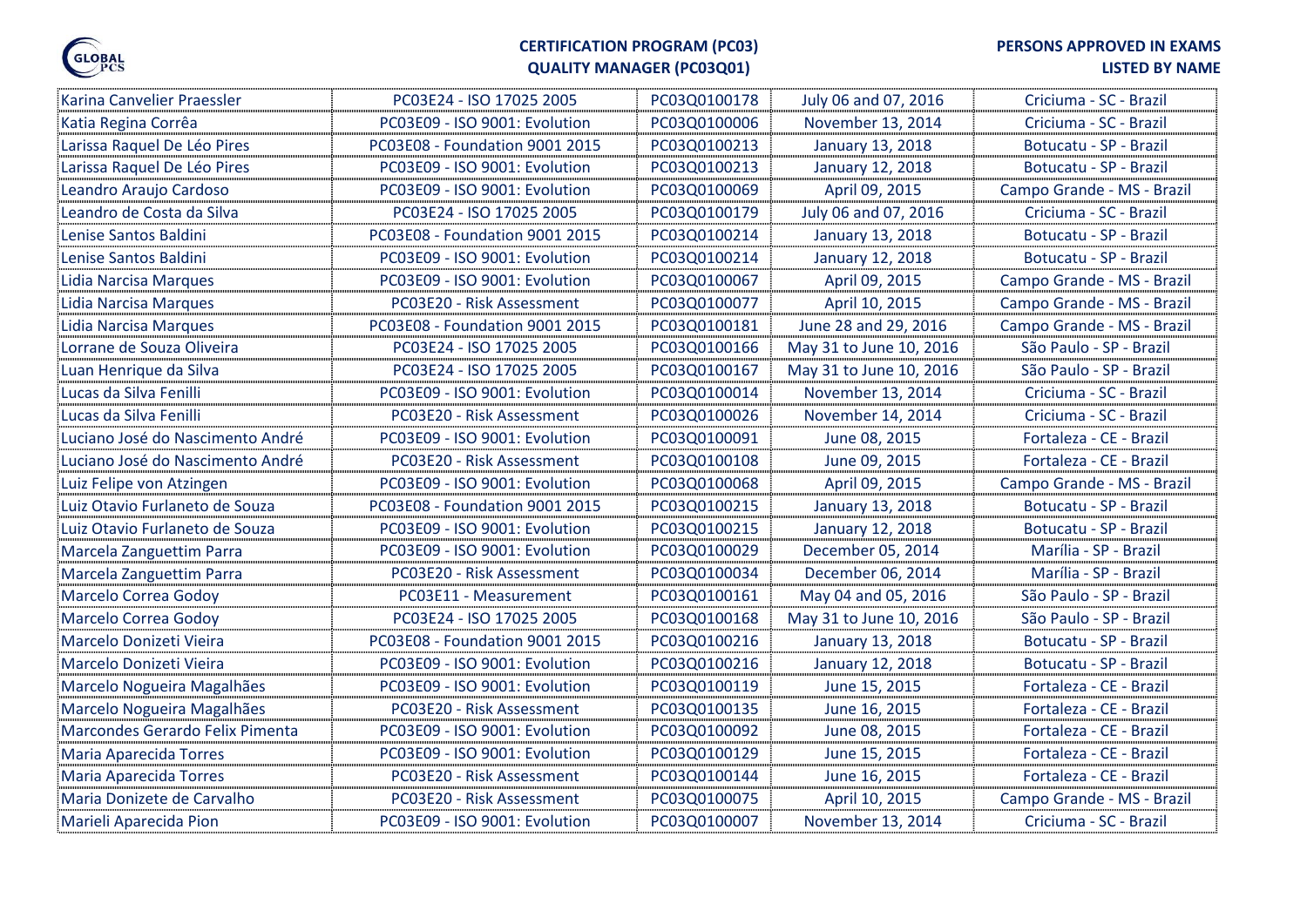

#### **PERSONS APPROVED IN EXAMS**

| Matheus Rossini Dias                | PC03E08 - Foundation 9001 2015        | PC03Q0100217  | January 13, 2018        | Botucatu - SP - Brazil       |
|-------------------------------------|---------------------------------------|---------------|-------------------------|------------------------------|
| <b>Matheus Rossini Dias</b>         | PC03E09 - ISO 9001: Evolution         | PC03Q0100217  | January 12, 2018        | Botucatu - SP - Brazil       |
| Milton Koji Mitiuye                 | PC03E09 - ISO 9001: Evolution         | PC03Q0100030  | December 05, 2014       | Marília - SP - Brazil        |
| Milton Koji Mitiuye                 | PC03E20 - Risk Assessment             | PC03Q0100035  | December 06, 2014       | Marília - SP - Brazil        |
| Monica Elizabeth Daré               | PC03E09 - ISO 9001: Evolution         | PC03Q0100008  | November 13, 2014       | Criciuma - SC - Brazil       |
| Monica Elizabeth Daré               | PC03E20 - Risk Assessment             | PC03Q0100020  | November 14, 2014       | Criciuma - SC - Brazil       |
| Myrlane dos Santos Salomão          | <b>PC03E08 - Foundation 9001 2015</b> | PC03Q0100233  | February 6, 2018        | Barueri - SP - Brazil        |
| Natália Di Paula Laperuta           | PC03E08 - Foundation 9001 2015        | PC03Q0100218  | January 13, 2018        | Botucatu - SP - Brazil       |
| Natália Di Paula Laperuta           | PC03E09 - ISO 9001: Evolution         | PC03Q0100218  | January 12, 2018        | Botucatu - SP - Brazil       |
| Neide Lima de Freitas               | PC03E20 - Risk Assessment             | PC03Q0100073  | April 10, 2015          | Campo Grande - MS - Brazil   |
| Neure Rejane Alves da Silva         | PC03E20 - Risk Assessment             | PC03Q0100049a | February 27, 2015       | Cuiabá - MT - Brazil         |
| Neure Rejane Alves da Silva         | PC03E09 - ISO 9001: Evolution         | PC03Q0100057a | February 26, 2015       | Cuiabá - MT - Brazil         |
| Neure Rejane Alves da Silva         | PC03E08 - Foundation 9001 2015        | PC03Q0100155  | January 27, 2016        | Cuiabá - MT - Brazil         |
| <b>Orley Machado Cavaleiro</b>      | PC03E09 - ISO 9001: Evolution         | PC03Q0100070  | April 09, 2015          | Campo Grande - MS - Brazil   |
| <b>Orley Machado Cavaleiro</b>      | PC03E20 - Risk Assessment             | PC03Q0100078  | April 10, 2015          | Campo Grande - MS - Brazil   |
| Patricia Cristina Costa Morando     | PC03E20 - Risk Assessment             | PC03Q0100036  | December 06, 2014       | Marília - SP - Brazil        |
| Paula Márcia de Oliveira Souza      | PC03E08 - Foundation 9001 2015        | PC03Q0100234  | February 6, 2018        | Barueri - SP - Brazil        |
| Plinio Rodrigues de Mattos Junior   | PC03E09 - ISO 9001: Evolution         | PC03Q0100039  | February 02, 2015       | São Bernardo Campo-SP-Brazil |
| Plinio Rodrigues de Mattos Junior   | PC03E20 - Risk Assessment             | PC03Q0100042  | February 03, 2015       | São Bernardo Campo-SP-Brazil |
| Poliana Veis Leite                  | PC03E09 - ISO 9001: Evolution         | PC03Q0100063  | April 09, 2015          | Campo Grande - MS - Brazil   |
| Priscila Oliveira Marqueti Pimentel | PC03E08 - Foundation 9001 2015        | PC03Q0100219  | January 13, 2018        | Botucatu - SP - Brazil       |
| Priscila Oliveira Marqueti Pimentel | PC03E09 - ISO 9001: Evolution         | PC03Q0100219  | January 12, 2018        | Botucatu - SP - Brazil       |
| Rafael Rodrigues Vieira             | PC03E24 - ISO 17025 2005              | PC03Q0100169  | May 31 to June 10, 2016 | São Paulo - SP - Brazil      |
| Raquel Braga Rosa                   | PC03E08 - Foundation 9001 2015        | PC03Q0100171  | June 28 and 29, 2016    | Campo Grande - MS - Brazil   |
| Rebeca Almeida de Albuquerque       | PC03E09 - ISO 9001: Evolution         | PC03Q0100124  | June 15, 2015           | Fortaleza - CE - Brazil      |
| Rebeca Almeida de Albuquerque       | PC03E20 - Risk Assessment             | PC03Q0100139  | June 16, 2015           | Fortaleza - CE - Brazil      |
| Regiane Campos Cintra Pricinote     | PC03E09 - ISO 9001: Evolution         | PC03Q0100066  | April 09, 2015          | Campo Grande - MS - Brazil   |
| Renan Búrigo                        | PC03E24 - ISO 17025 2005              | PC03Q0100180  | July 06 and 07, 2016    | Criciuma - SC - Brazil       |
| Renata Cagno Hamano Felisberto      | PC03E09 - ISO 9001: Evolution         | PC03Q0100065  | April 09, 2015          | Campo Grande - MS - Brazil   |
| Renata Cagno Hamano Felisberto      | PC03E20 - Risk Assessment             | PC03Q0100074  | April 10, 2015          | Campo Grande - MS - Brazil   |
| Ricardo Corrêa Silva                | PC03E09 - ISO 9001: Evolution         | PC03Q0100147  | January 26, 2016        | Cuiabá - MT - Brazil         |
| Ricardo Corrêa Silva                | PC03E20 - Risk Assessment             | PC03Q0100150  | January 28, 2016        | Cuiabá - MT - Brazil         |
| Ricardo Corrêa Silva                | PC03E08 - Foundation 9001 2015        | PC03Q0100153  | January 27, 2016        | Cuiabá - MT - Brazil         |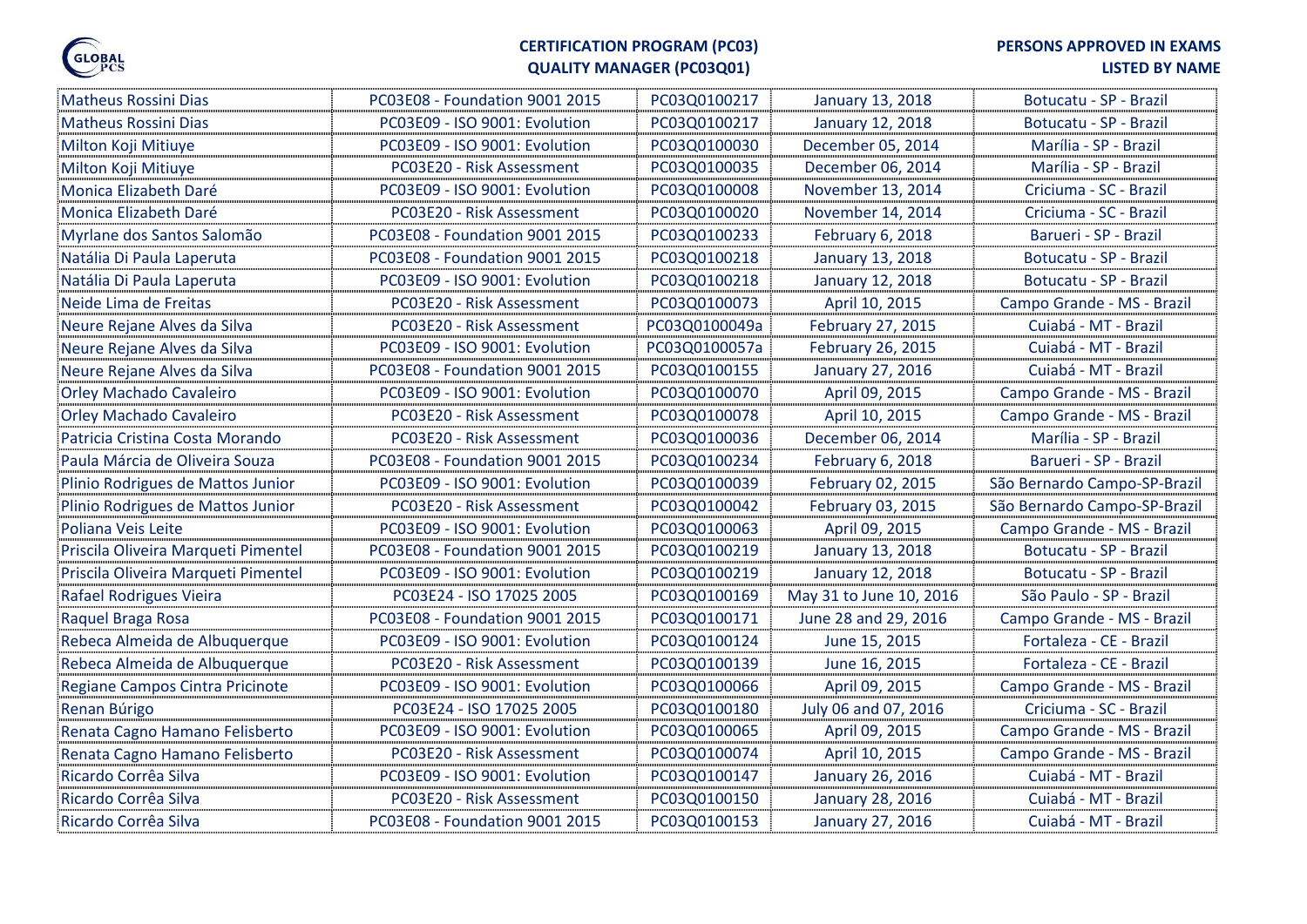

### **QUALITY MANAGER (PC03Q01)**

| Rodrigo Camargo Luizetto Sab     | PC03E08 - Foundation 9001 2015 | PC03Q01002220 | January 13, 2018        | Botucatu - SP - Brazil       |
|----------------------------------|--------------------------------|---------------|-------------------------|------------------------------|
| Rodrigo Camargo Luizetto Sab     | PC03E09 - ISO 9001: Evolution  | PC03Q01002220 | January 12, 2018        | Botucatu - SP - Brazil       |
| Rossano Loesch Monezi            | PC03E09 - ISO 9001: Evolution  | PC03Q0100093  | June 08, 2015           | Fortaleza - CE - Brazil      |
| Rossano Loesch Monezi            | PC03E20 - Risk Assessment      | PC03Q0100109  | June 09, 2015           | Fortaleza - CE - Brazil      |
| Samya Diniz Enéas                | PC03E09 - ISO 9001: Evolution  | PC03Q0100114  | June 15, 2015           | Fortaleza - CE - Brazil      |
| Sandra Bortoletto                | PC03E08 - Foundation 9001 2015 | PC03Q0100173  | June 28 and 29, 2016    | Campo Grande - MS - Brazil   |
| Sandro Almeida Lázaro            | PC03E11 - Measurement          | PC03Q0100158  | May 04 and 05, 2016     | São Paulo - SP - Brazil      |
| Sandro Almeida Lázaro            | PC03E24 - ISO 17025 2005       | PC03Q0100170  | May 31 to June 10, 2016 | São Paulo - SP - Brazil      |
| Simone Aparecida Pereira Marques | PC03E20 - Risk Assessment      | PC03Q0100050  | February 27, 2015       | Cuiabá - MT - Brazil         |
| Simone Aparecida Pereira Marques | PC03E09 - ISO 9001: Evolution  | PC03Q0100058  | February 26, 2015       | Cuiabá - MT - Brazil         |
| Sonia Maria Duarte Mansur        | PC03E09 - ISO 9001: Evolution  | PC03Q0100146  | January 26, 2016        | Cuiabá - MT - Brazil         |
| Sonia Maria Duarte Mansur        | PC03E20 - Risk Assessment      | PC03Q0100149  | January 28, 2016        | Cuiabá - MT - Brazil         |
| Sonia Maria Duarte Mansur        | PC03E08 - Foundation 9001 2015 | PC03Q0100152  | January 27, 2016        | Cuiabá - MT - Brazil         |
| Suzete da Luz Teza Batista       | PC03E09 - ISO 9001: Evolution  | PC03Q0100009  | November 13, 2014       | Criciuma - SC - Brazil       |
| Suzete da Luz Teza Batista       | PC03E20 - Risk Assessment      | PC03Q0100022  | November 14, 2014       | Criciuma - SC - Brazil       |
| Tarcilo de Morais Pinho          | PC03E09 - ISO 9001: Evolution  | PC03Q0100094  | June 08, 2015           | Fortaleza - CE - Brazil      |
| Tarcio de Morais Pinho           | PC03E20 - Risk Assessment      | PC03Q0100145  | June 16, 2015           | Fortaleza - CE - Brazil      |
| Tatiana Castelo Branco Craveiro  | PC03E09 - ISO 9001: Evolution  | PC03Q0100095  | June 08, 2015           | Fortaleza - CE - Brazil      |
| Tatiana Castelo Branco Craveiro  | PC03E20 - Risk Assessment      | PC03Q0100110  | June 09, 2015           | Fortaleza - CE - Brazil      |
| Tatiana Sampaio                  | PC03E09 - ISO 9001: Evolution  | PC03Q0100125  | June 15, 2015           | Fortaleza - CE - Brazil      |
| <b>Tatiana Sampaio</b>           | PC03E20 - Risk Assessment      | PC03Q0100140  | June 16, 2015           | Fortaleza - CE - Brazil      |
| Thaiana Brito Aguiar Portela     | PC03E09 - ISO 9001: Evolution  | PC03Q0100096  | June 08, 2015           | Fortaleza - CE - Brazil      |
| Thaiana Brito Aguiar Portela     | PC03E20 - Risk Assessment      | PC03Q0100111  | June 09, 2015           | Fortaleza - CE - Brazil      |
| Thais de Souza Bovi              | PC03E08 - Foundation 9001 2015 | PC03Q0100221  | January 13, 2018        | Botucatu - SP - Brazil       |
| Thais de Souza Bovi              | PC03E09 - ISO 9001: Evolution  | PC03Q0100221  | January 12, 2018        | Botucatu - SP - Brazil       |
| Thiago Fonseca                   | PC03E09 - ISO 9001: Evolution  | PC03Q0100040  | February 02, 2015       | São Bernardo Campo-SP-Brazil |
| <b>Thiago Fonseca</b>            | PC03E20 - Risk Assessment      | PC03Q0100043  | February 03, 2015       | São Bernardo Campo-SP-Brazil |
| Thiago Modolo Witzler            | PC03E08 - Foundation 9001 2015 | PC03Q01002220 | January 13, 2018        | Botucatu - SP - Brazil       |
| Thiago Modolo Witzler            | PC03E09 - ISO 9001: Evolution  | PC03Q01002220 | January 12, 2018        | Botucatu - SP - Brazil       |
| Vaneide Salvalagio Borghezan     | PC03E09 - ISO 9001: Evolution  | PC03Q0100010a | November 13, 2014       | Criciuma - SC - Brazil       |
| Vaneide Salvalagio Borghezan     | PC03E20 - Risk Assessment      | PC03Q0100021a | November 14, 2014       | Criciuma - SC - Brazil       |
| <b>Vinicius Rocha Vanin</b>      | PC03E20 - Risk Assessment      | PC03Q0100037  | December 06, 2014       | Marília - SP - Brazil        |
| Vitor Costa Chainça              | PC03E08 - Foundation 9001 2015 | PC03Q0100235  | February 6, 2018        | Barueri - SP - Brazil        |
|                                  |                                |               |                         |                              |